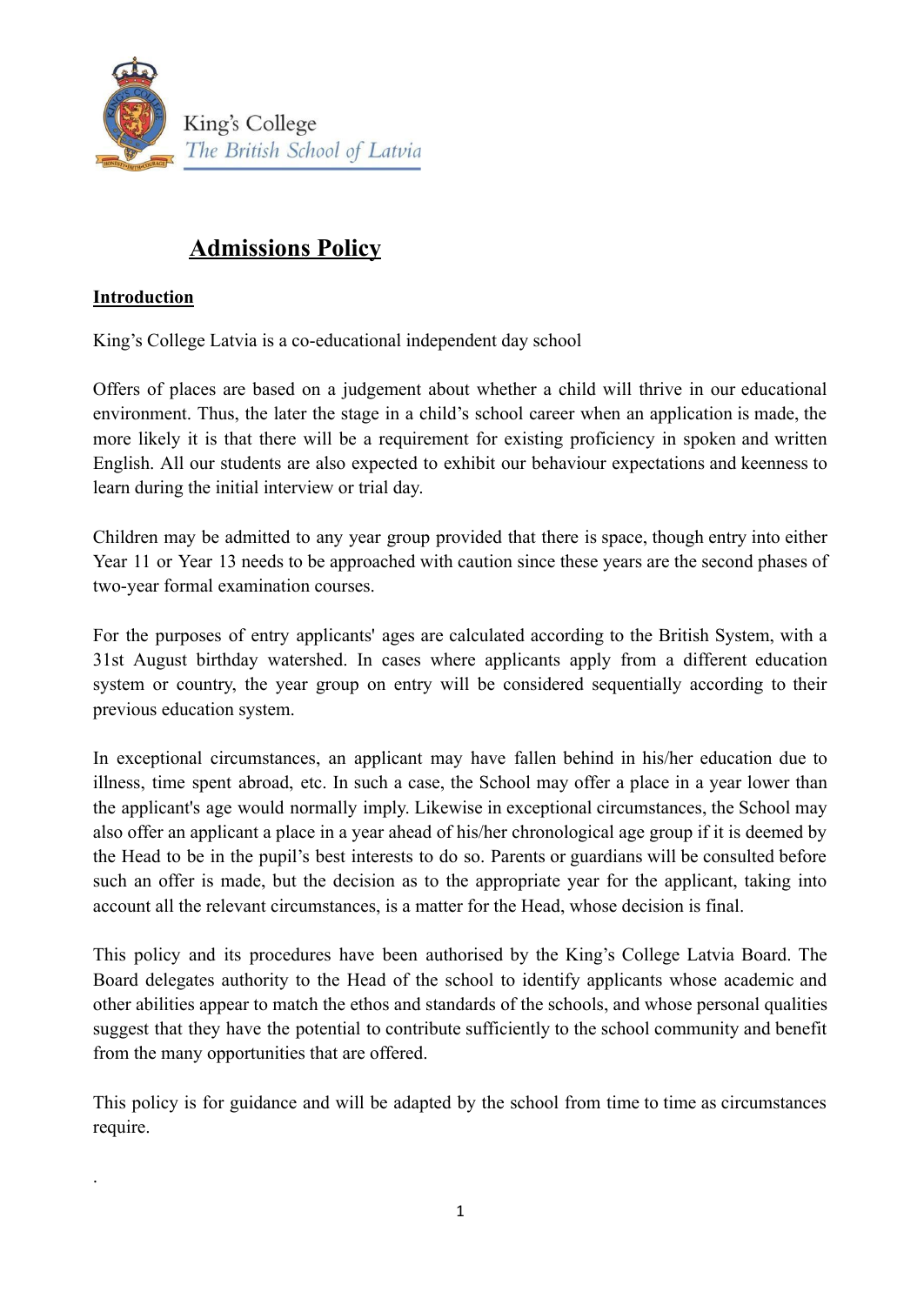

#### **Policy and procedures for King's College Latvia**

Throughout the admissions procedure King's College School's policy is to ensure the best interests of the pupil educationally and socially and emotionally. To this end:

- All prospective pupils must undergo a selection process which varies according to their age (see information below on the different sections within King's College Latvia).
- Following this selection process, admission to the school requires the approval of the Head of King's College Latvia..
- Once an application is in process King's College School may contact the child's current school for a confidential reference.
- The school reserves the right to refuse admission to candidates whom it considers will not benefit from the educational programme offered by King's College School.
- When allocating places the Head may at his/her discretion also take the following into account (in no particular order):

a) academic performance and potential

- b) pupil's ability to offer excellence within a particular facet of the school's extracurricular programme
- c) pupils with brothers or sisters in the school
- d) children with one or both English speaking parents
- e) children from families who are relocating to Latvia
- f) children of former King's College School pupils
- g) pupils at other Inspired Group schools

However, children's admission to the school is subject to the selection process for the appropriate age group and the availability of places in the appropriate year group.

#### **Foundation Stage and Key Stage 1 (Nursery – Year 2)**

Entrance to the EYFS Department and Key Stage 1 requires an interview with the parents and the child. Where this is not possible or where appropriate, reports from previous schools or Pre-Nursery should be presented.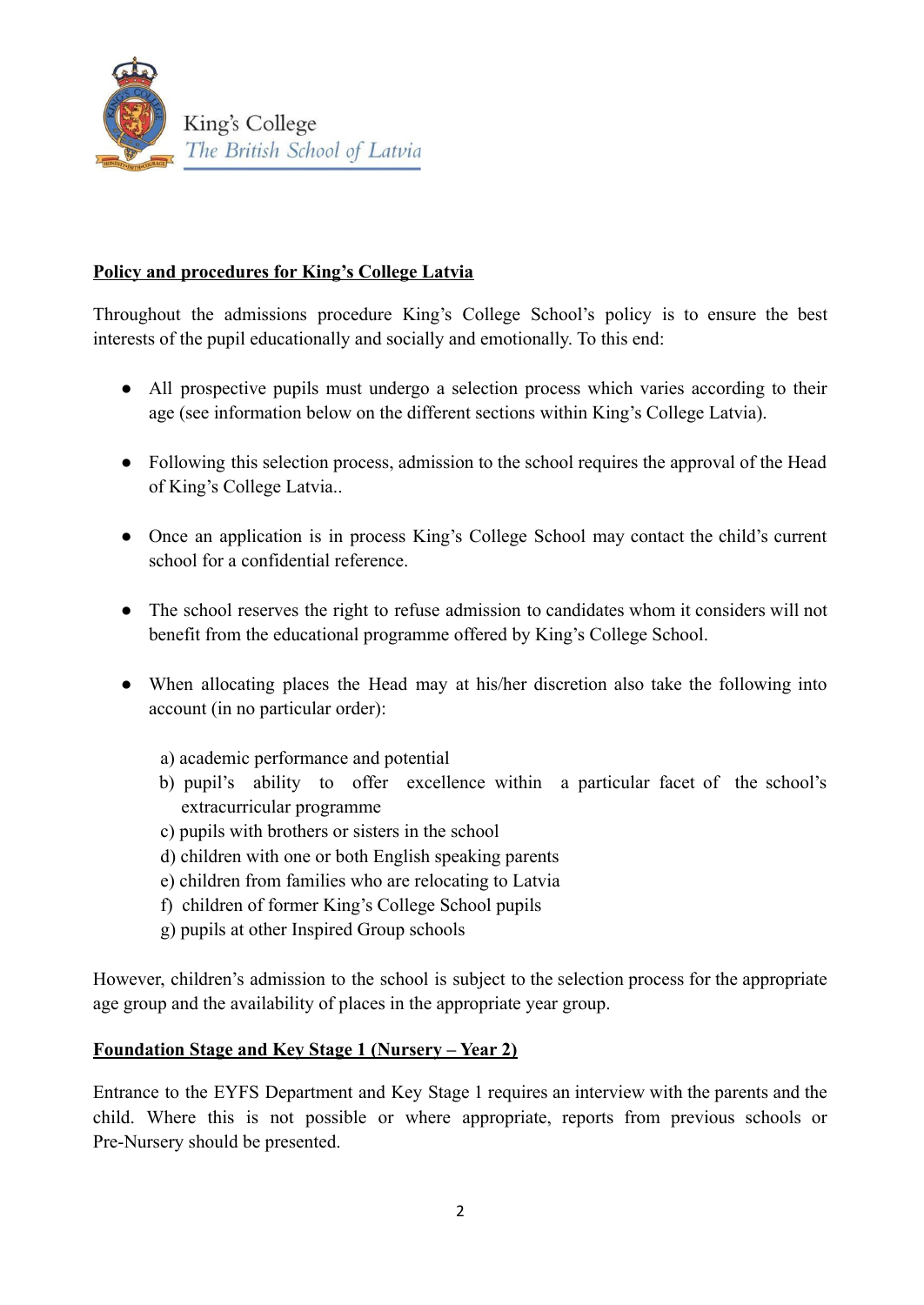

If it is felt that the child is not progressing adequately even by the time he/she is in Reception, parents may be asked to find alternative schooling for their child at the end of the Foundation Stage.

Pupils with no prior knowledge of English may be accepted into Nursery and Reception classes and initially are not required to have any extra language support.

Pupils for Years 1 and 2 with no prior knowledge of English will be accepted if pupils show learning potential and good socialisation

Pupils are not required to have previous knowledge of Latvian

## **Primary School Key Stage 2 (Year 3- Year 6)**

Entrance to Key Stage 2 requires school reports from previous years and a CAT4 baseline assessment which may take place in their current school for pupils from international schools abroad or will need to take place at King's College Latvia for students living in Latvia. A zoom or face to face interview is required as part of the admission process. This interview will be conducted by a Phase Leader ot the Head of Primary.

It is unlikely that we will be able to accept a student into Year 3 and above with little or no prior English language knowledge. Under an exceptional circumstance the school may accept a child if parents can show they are receiving intensive English support outside of school.

#### **Secondary Department KS3: Year 7- Year 13**

Entrance to the Secondary Department requires school reports from previous years and a CAT4 baseline assessment which may take place in their current school for pupils from international schools abroad or will need to take place at King's College Latvia for students living in Latvia. A zoom or face to face interview is required as part of the admission process. This interview will be conducted by the Head of Secondary or Assistant Head of Secondary.

The reports must show consistently favourable progress academically, behaviourally and in terms of effort.

Confidential references are normally sought from the pupil's current school regarding their academic record and behaviour.

All pupils applying for entry to the Secondary Department should preferably have a good level of English and have attended a UK or an English speaking international school.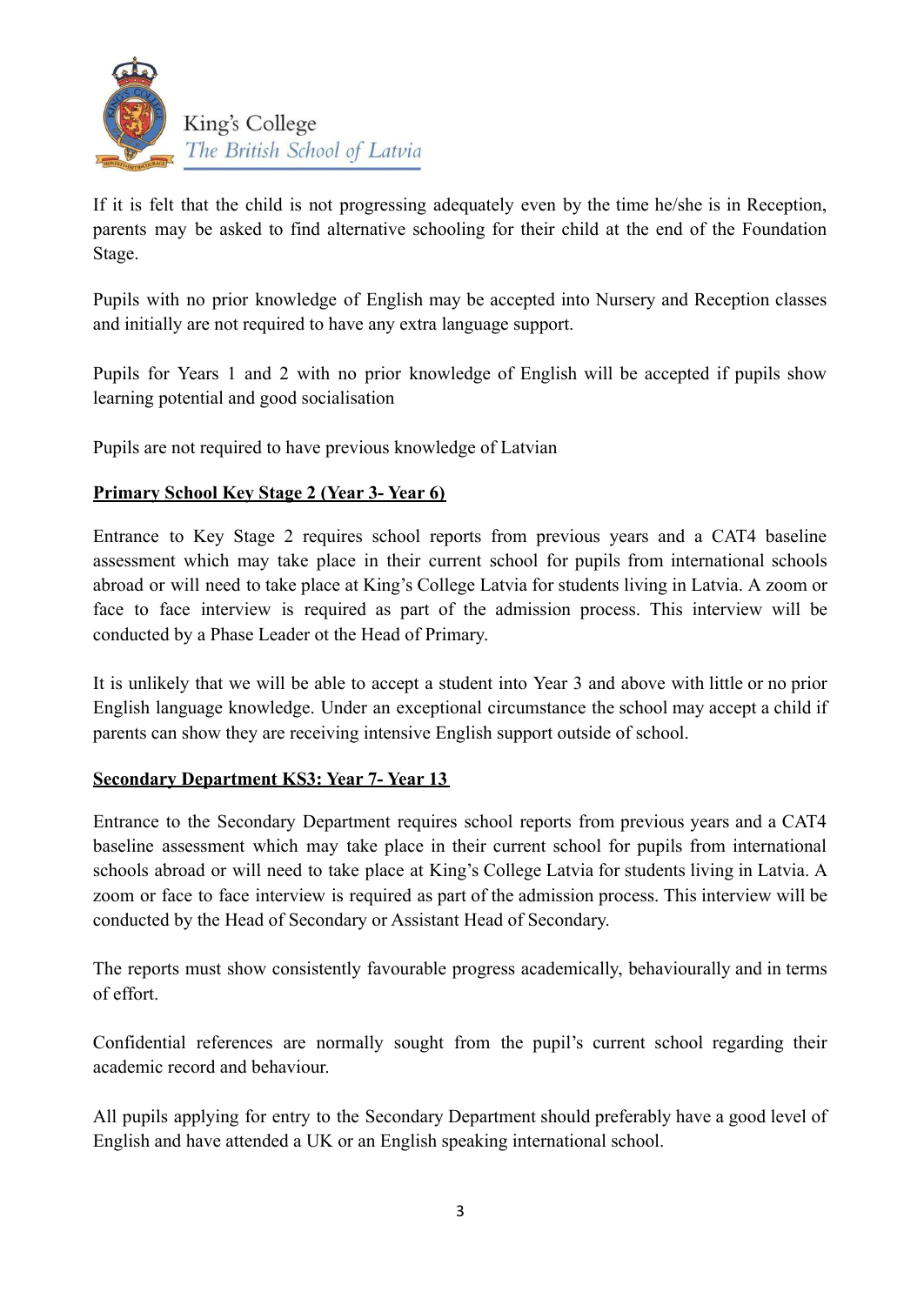

Students with little or no English will not be accepted into the secondary department of the school.

## **Returning Pupils**

Pupils who leave King's College Latvia for any reason will not be automatically accepted if they wish to return.

Pupils who wish to return after a year should reapply and follow the normal Admissions procedure for their age group.

If a parent plans to remove their child from King's College Latvia, for a whole or partial part of the academic year, they will need to pay full fees to ensure a place is kept open for their child. They will also need to inform the school about the date they will return.

## **Equal Treatment**

All candidates for admission will be treated equally, irrespective of their or their parents', race, sexual orientation, religion or belief, pregnancy or maternity, gender reassignment or any disability. Candidates will also be treated equally in respect of their parents' age, gender or marital or civil partnership status.

#### **Confirmation of Places**

All admissions to King's College Latvia are considered by the school's Admissions Panel, which comprises a member of the Senior Leadership Team (Head, Deputy Head, Head of Primary or Secondary) and the Head of Admissions. This meeting takes place upon the Head of Admissions request as and when necessary.

The School will be in a position to offer or reject an application once all the above steps in the admissions process have been satisfactorily completed.

If King's College School has not received the confirmation payment by the date stated on the offer letter, a place can no longer be guaranteed.

#### **Register of Admissions**

The register of admissions is held securely in electronic form by the Head of Admissions. Paper copies of admissions documentation are also kept securely.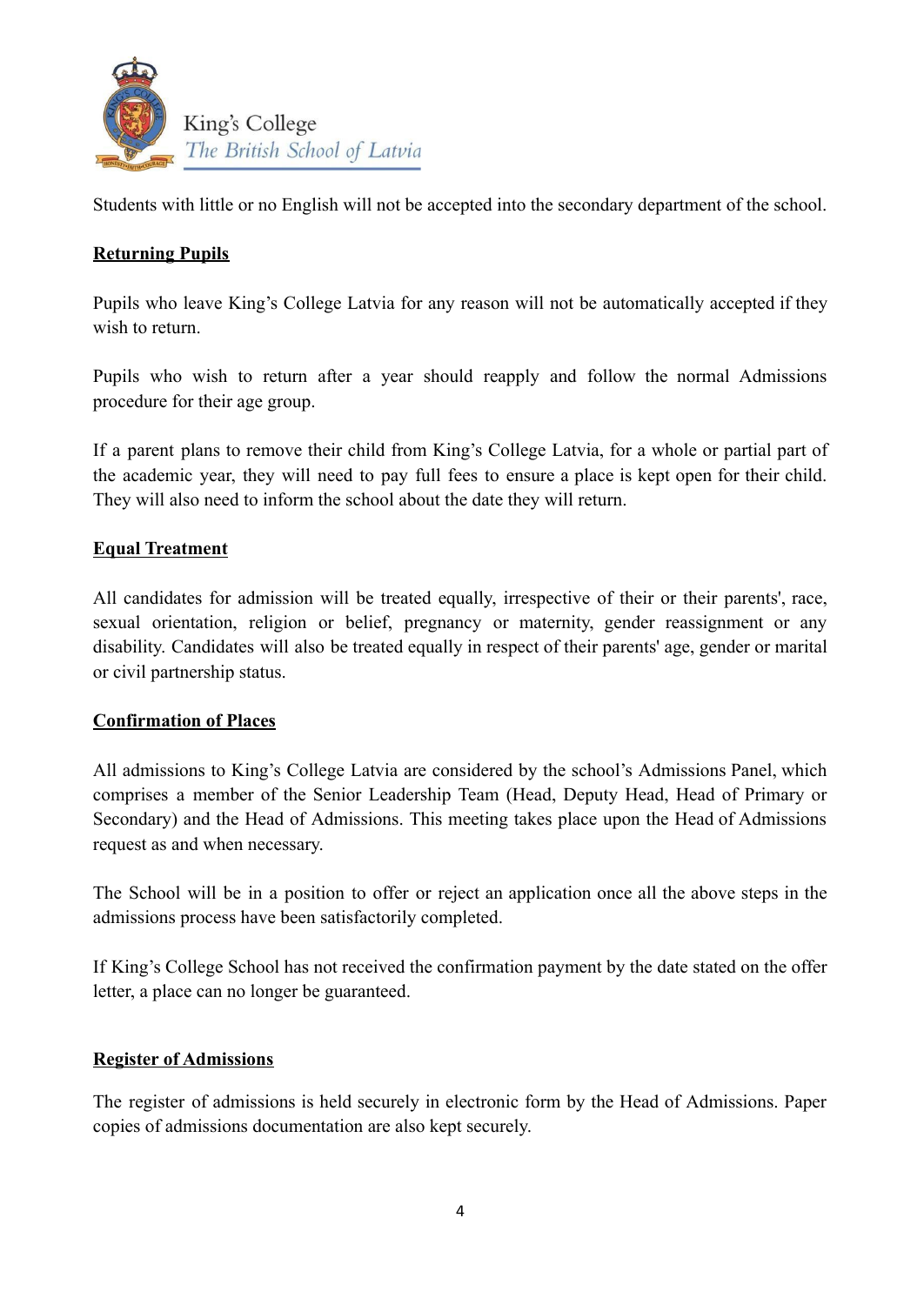

Admissions documentation for candidates who are not admitted to the school is kept for 6 months and then destroyed. Names and contact details of all parents who seek admission to the school are kept electronically for an indefinite period owing to the possibility of another approach to the school at a later date.

Every family who joins the school must sign a contract with the school in order to ensure all terms and conditions are fully understood.

## **Disability and Special Educational Needs**

King's College Latvia has limited facilities for the disabled but will do all that is reasonable to comply with its legal and moral responsibilities under Latvian law.

Parents of a child who has any disability or special educational needs must provide the Head of Admissions with full written details (including a copy of all reports prepared by an Educational Psychologist and/or other appropriate specialist where available) when registering for admission.

This information is required so that, in the case of any child with particular needs, the School can assess those needs and endeavour to make sure that facilities can be provided adequately for those needs throughout the admissions process.

The School will consult with parents and their medical advisers about the adjustments which can reasonably be made for the child, subject to the School's Accessibility Plan and usual routines and budget constraints, both during the admission process and later as a pupil.

Where the School agrees to support the provision of additional services, such as the use of extra staff or auxiliary aids, parents or guardians will be charged for these at a level that reasonably reflects the cost to the school of providing the service or facility.

#### **Payment of Fees**

For entry to King's College School, once a place has been offered parents are required to confirm the reservation by making the corresponding payment as set out below:

- A non-returnable enrolment fee per pupil
- An advance on the first term's fee per pupil

A pupil may not start at the school until King's College School Accounts Department has received the confirmation of payment of the enrolment fee.